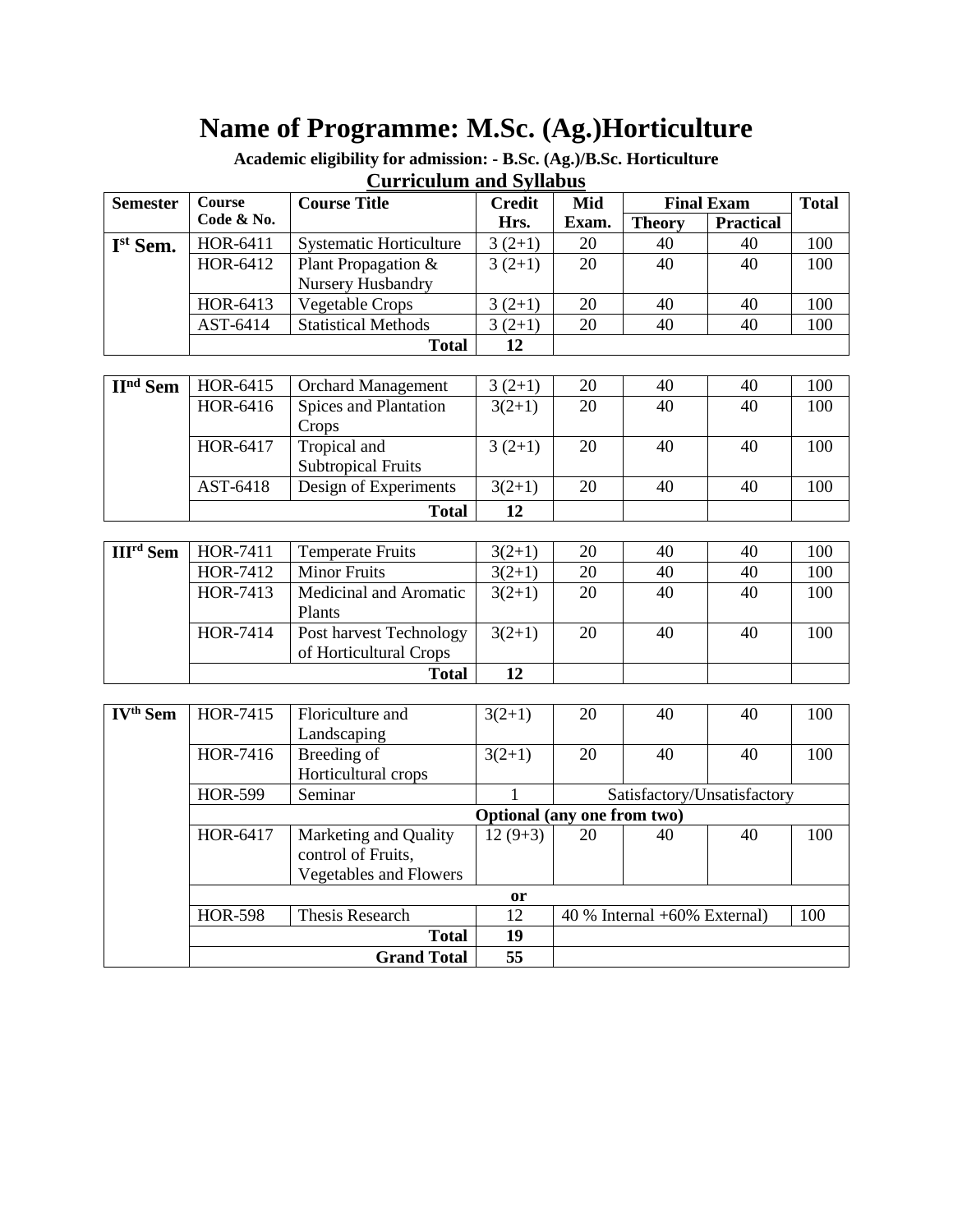## **Course Programme for M. Sc.(Ag.) HORTICULTURE**

## **Semester-I st**

## **HOR-6411: SYSTEMATIC HORTICULTURE**

**(Credit Hours: 2+1=3) (Marks: MID 20+ THE 40 + PRA. 40=100)** Introduction, scope and importance of systematic horticulture, familiarization with botanical terminology and definition, plant classification: history and system, importance and salient features of nomenclature, botanical description of families, genera and species of important horticultural plants.

**Practical:** Related with the course.

## **HOR-6412: PLANT PROPAGATION AND NURSERY HUSBANDRY**

### **(Credit Hours: 2+1=3) (Marks: MID 20+ THE 40 + PRA. 40=100)**

Basic concept and principles of plant propagation, recent development in vegetative propagation, equipments and techniques for propagation, Role of mother plants, etc seed dormancy and methods of overcoming it. apomixis, parthenocarpy and unfruitfulness, Reciprocal influence of stock and scion. Rootstocks for fruits and ornamental plant, polyembryony and its importance in horticulture, use of growth regulators, mist propagation and micropropagation. Role of nurseries in horticulture development, recent trends in nursery practices in India. Nursery act. layout and management of commercial nurseries,. Essential of a commercial nursery, structures, media,

mixtures and plant growing structures. **Practical:** Related with the course.

## **HOR- 6413 : VEGETABLE CROPS**

## **(Credit Hours: 2+1=3) (Marks: MID 20+ THE 40 + PRA. 40=100)**

Types of vegetable production, classification, marketing, grading and storage, hydroponics. Origin, history, plant taxonomy, nutritive value, climatic requirements, propagation, cultivars, manures and fertilizers, irrigation practices, crop rotation, mixed cropping, plant protection measures, harvesting and storage of vegetable crops viz., Cauliflower, Cabbage, Khol-khol, Radish, Turnip, Potato, Sweet Potato, Tomato, Brinjal, Okra, Bottle gourd. Bitter gourd, Sponge gourd, Pumpkin, Muskmelon, Watermelon, Tinda, Pointed gourd. Snake gourd and Arbi. **Practical:** related with the course.

## **AST-6364: EXPERIMENTAL STATISTICS**

## **(Credit Hours: 2+1=3) (Marks: MID 20+ THE 40 + PRA. 40=100)**

Frequency distribution, classification and tabulation of data, graphical and diagrammatic representation of data, measures of central tendency, measures of dispersion, coefficient of variance, standard error, skewness & kurtosis. Consus & sample survey, population and sample, probability, concept of random sampling, simple random sample, statified sample systematic & cluster sampling parameter & sample value. Testing of hypothesis, test of signification based on Z, t and F test  $X^2$ -test for goodness of fit and independence of attributes. Scatttered diagram. Linear regression & correlation, regression and correlation coefficient.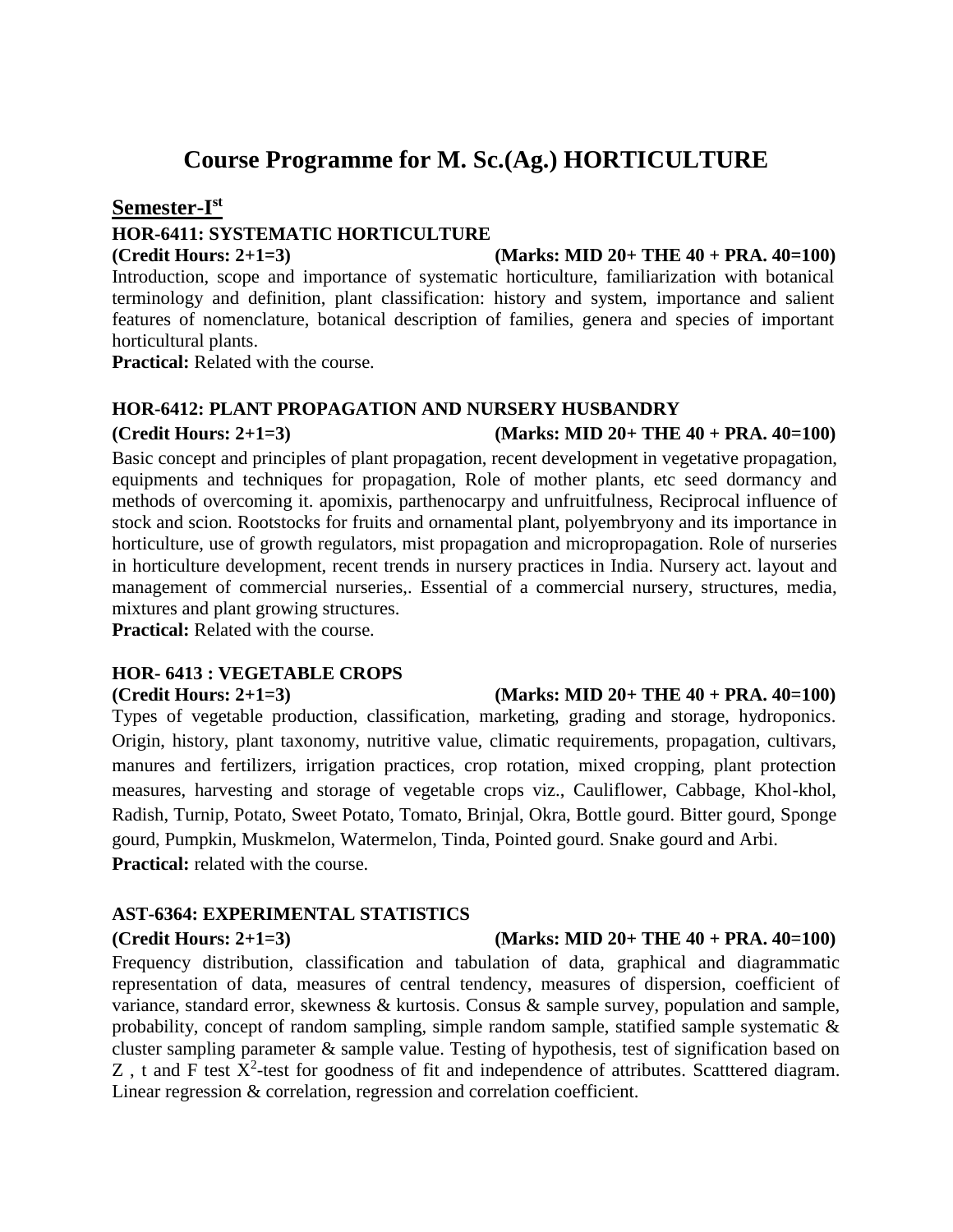**Practical:** related with the course.

## **Semester IInd**

## **HOR-6415: ORCHARD MANAGEMENT**

### **(Credit Hours: 2+1=3) (Marks: MID 20+ THE 40 + PRA. 40=100)**

Importance of orchard management, selection of site and location, planning, selection of planting material, preparation of soil, layout of pits and planting, care and protection of young plants. Water requirement of fruit trees, disorder due to excess and deficiency of moisture. Various factors affecting moisture supply to plants, methods and time of irrigation for different fruit crops. Essential nutrients elements and their role in fruit production, disorder due to excess and deficiency of nutrients elements in fruits crops, method of diagnosis and correction methods, time and amount of fertilizer application for different fruit crops. Principles, methods and effects of pruning and training on regulation of plant growth and flowering in different fruit crops. Bending, ringing, thinning and root pruning. Protection against adverse weather conditions, weed control in orchards and protection against important diseases and pests. **Practical:** related with the course.

## **HOR-6416: SPICES AND PLANTATION CROPS**

### **(Credit Hours: 2+1=3) (Marks: MID 20+ THE 40 + PRA. 40=100)**

Importance, present status and scope of spices and plantation crops, studies on description, origin and distribution, composition, climate and soil, cultural practices, yield, etc. of important spices viz., Black pepper. Clove, Cinnamon, Cardamom, Turmeric, Ginger, Chilli , Garlic and Onion and plantation crops viz, Cashewnut, Coconut, Arecanut , Coffee, Cocoa etc. **Practical:** related with the course.

## **HOR-6417: TROPICAL AND SUB TROPICAL FRUITS**

### **(Credit Hours: 2+1=3) (Marks: MID 20+ THE 40 + PRA. 40=100)**

Importance, present status and future scope of tropical and subtropical fruits in India. Practices involved in the production of Mango, Banana, Citrus, Grape , Guava, Litchi, Sapota, Papaya, Pomegrante, Loquat, Pineapple and Jackfruit with special reference to origin, composition and uses, climatic requirement, varieties, planting, nutrition, irrigation, flowering and fruiting, fruit drop, maturity, harvesting, insect pests and diseases, storage and marketing. **Practical:** related with the course.

## **AST-6368: DESIGN OF EXPERIMENTS**

Analysis of variance, Basic principals of experimental design, CRD, RBD, LSD with their analysis mission plot techniques in R.B.D and L.S.D. Factorial experiments its concepts and analysis of  $2^3$ , factorial confounding in symmetrical factorial (in  $2^3$  experiments), split plot design, strip plot design, uniformity trials. Progeny row trials. Complect family block design, with over trails and simple rotational experiments. Statistical organization, statistics of livestock & filstricks. Source of livestock and agriculture in general. Sources of official statisticion, crop cutting experiments.

## **(Credit Hours: 2+1=3) (Marks: MID 20+ THE 40 + PRA. 40=100)**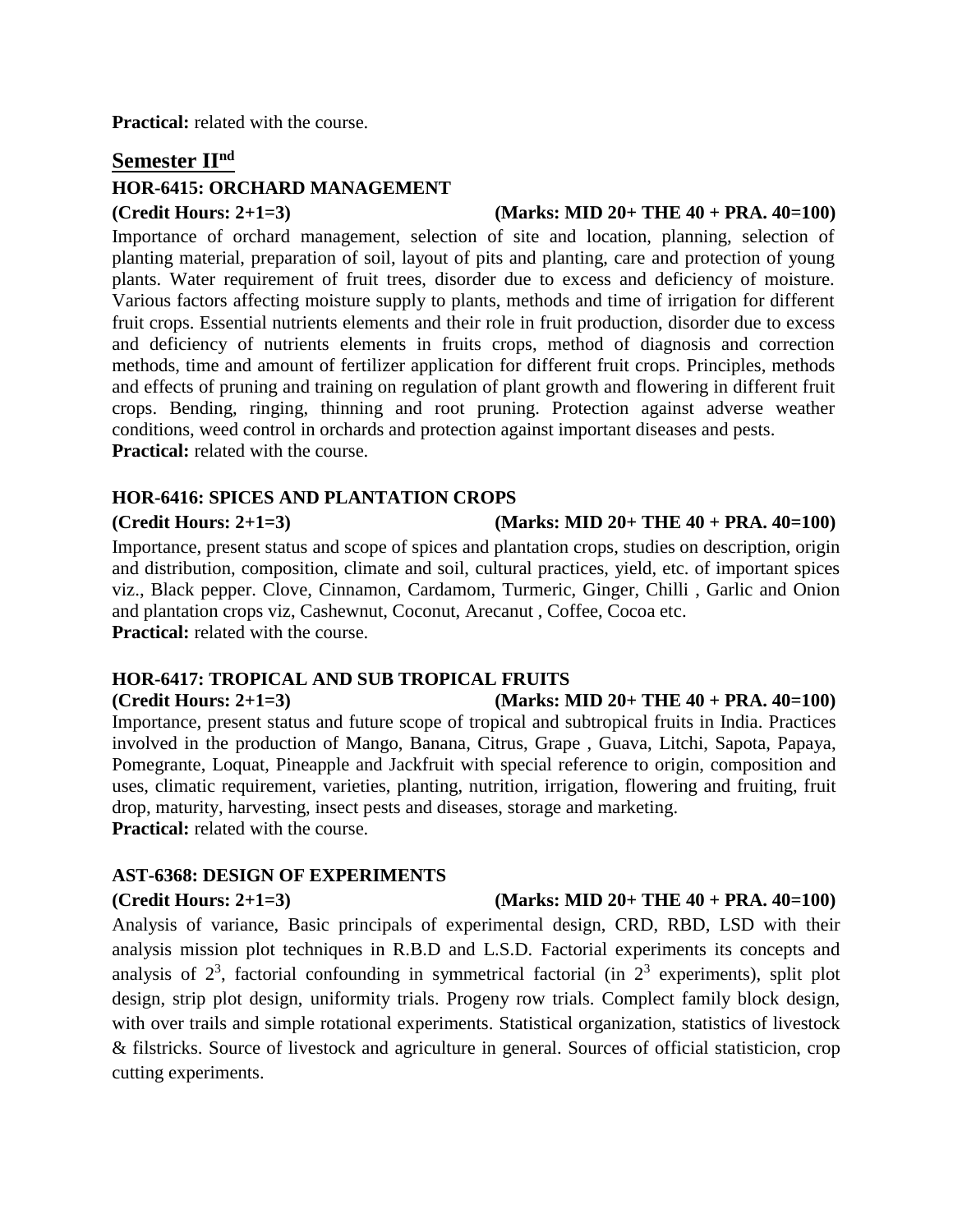## **Semester- IIIrd**

## **HOR-7411: TEMPERATE FRUITS**

## **(Credit Hours: 2+1=3) (Marks: MID 20+ THE 40 + PRA. 40=100)**

Importance and scope of temperate fruits in India. Practices involve in the production of Apple, Pear, Peach, Plum, Apricot, Cherry, Almond and Walnut with special reference to origin, composition and uses, soil, climatic requirements, varieties, planting, nutrition, training and pruning, irrigation, flowering and fruiting, fruit drop, maturity, harvesting , insect- pest and disease control, storage and marketing.

**Practical:** related with the course.

## **HOR-7412: MINOR FRUITS**

## **(Credit Hours: 2+1=3) (Marks: MID 20+ THE 40 + PRA. 40=100)**

Importance and scope of minor fruits in India with special reference to Bundlekhand region. Practices involve in the production of Karonda, Strawberry, Bael, Jamun, Phalsa, Fig, Annona and Shahtoot, with special reference to origin, composition and uses, soil, climatic requirements, varieties, planting, nutrition, training and pruning, irrigation, flowering and fruiting, fruit drop, maturity, harvesting, insect- pest and disease control, storage and marketing. **Practical:** related with the course

## **HOR-7413: MEDICINAL AND AROMATIC PLANTS**

## **(Credit Hours: 2+1=3) (Marks: MID 20+ THE 40 + PRA. 40=100)**

Importance of medicinal and aromatic plants in human health , national economy and related industries, classification of medicinal and aromatic plants according to botanical characteristics and uses ; climate and soil requirements; cultural practices; yield and constituents of important medicinal plants viz *Diascorea spp,* Periwinkle, Cinchona, Datura, Belladona. Gloriosa, Poppy. Rauvolfia, Digitalis, Aloe, Senna, Isabgol, Ginseng, Pyrethrum, Neem. Herbal Medicinal Plants like Harar, Bael, Satavar, Brahmi, Punarnava and aromatic plants viz Citronella, Palmorosa, Lemon grass, *Mentha* Spp., Ocimum, Vetiver, Sandal Wood. Geranium, Jasmine, Roses, Tuberose, Dill, etc.

**Practical:** related with the course.

## **HOR-510-7414: POST HARVEST TECHNOLOGY OF HORTICULTURAL CROPS (Credit Hours: 2+1=3) (Marks: MID 20+ THE 40 + PRA. 40=100)**

History, present position and future scope of fruit, vegetable and flower preservation industry in India, principles and methods of fruits and vegetables preservation, canning of important fruit and vegetables, spoilage in canned products. Modern methods of drying and dehydration of fruits, vegetables and flowers. Preparation and preservation of juices, squashes, Jams, Jellies. Marmalades and pickles. Dehydration of some important fruits, vegetables, Tomato products.

**Practical:** related with the course.